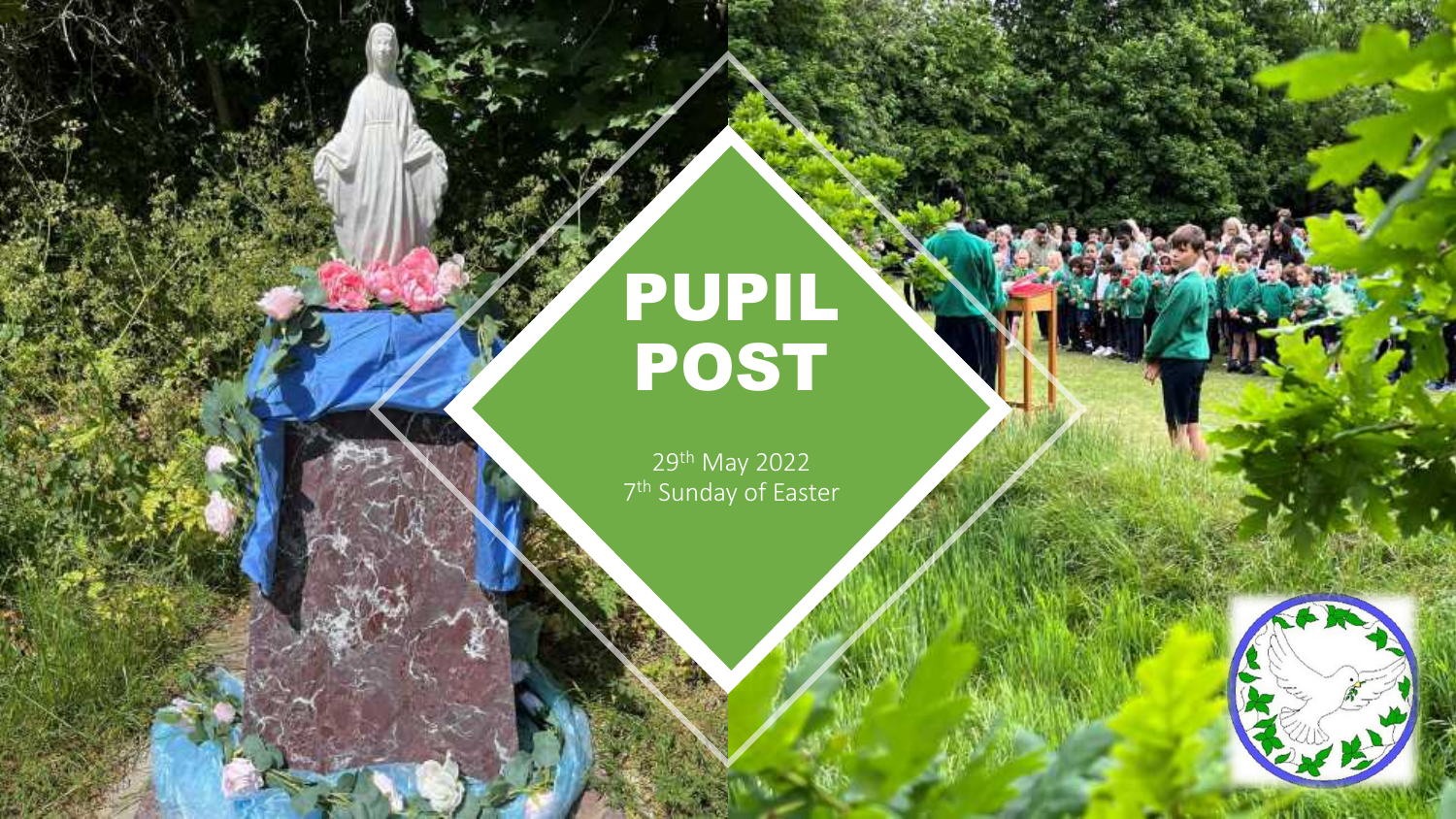

nearty full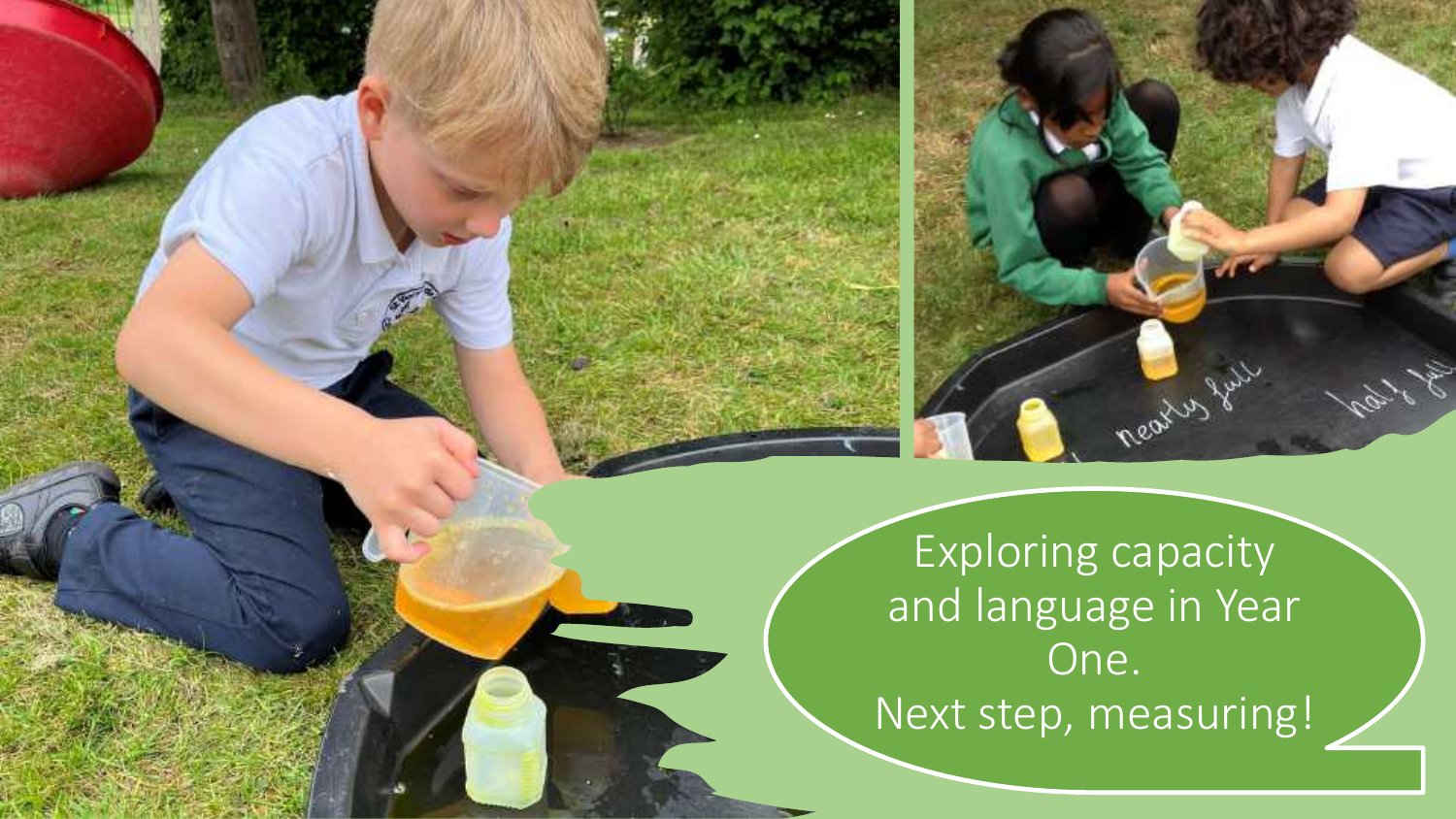Learning to use the language of capacity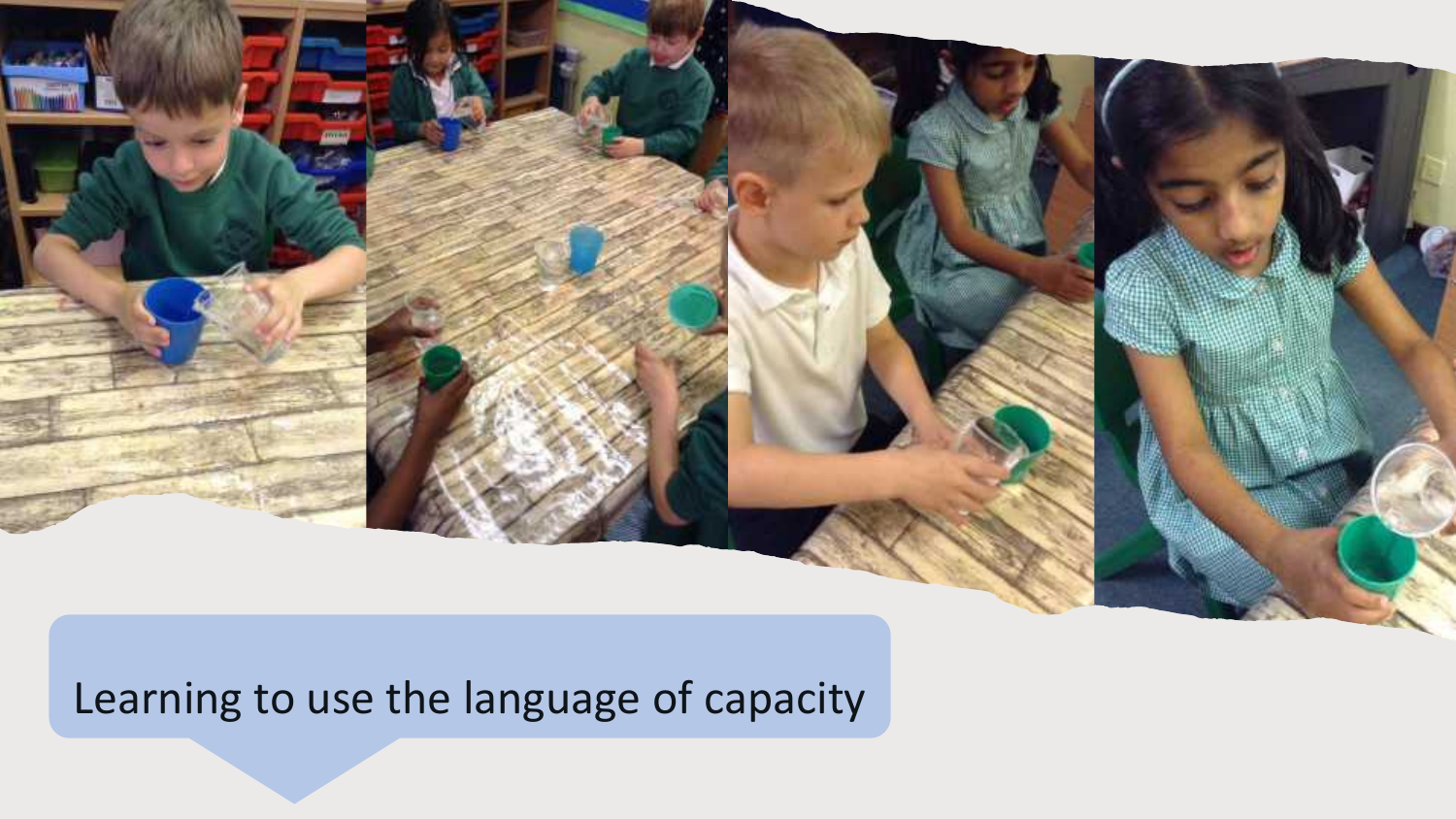## Year 4 Math lesson classifying triangles.

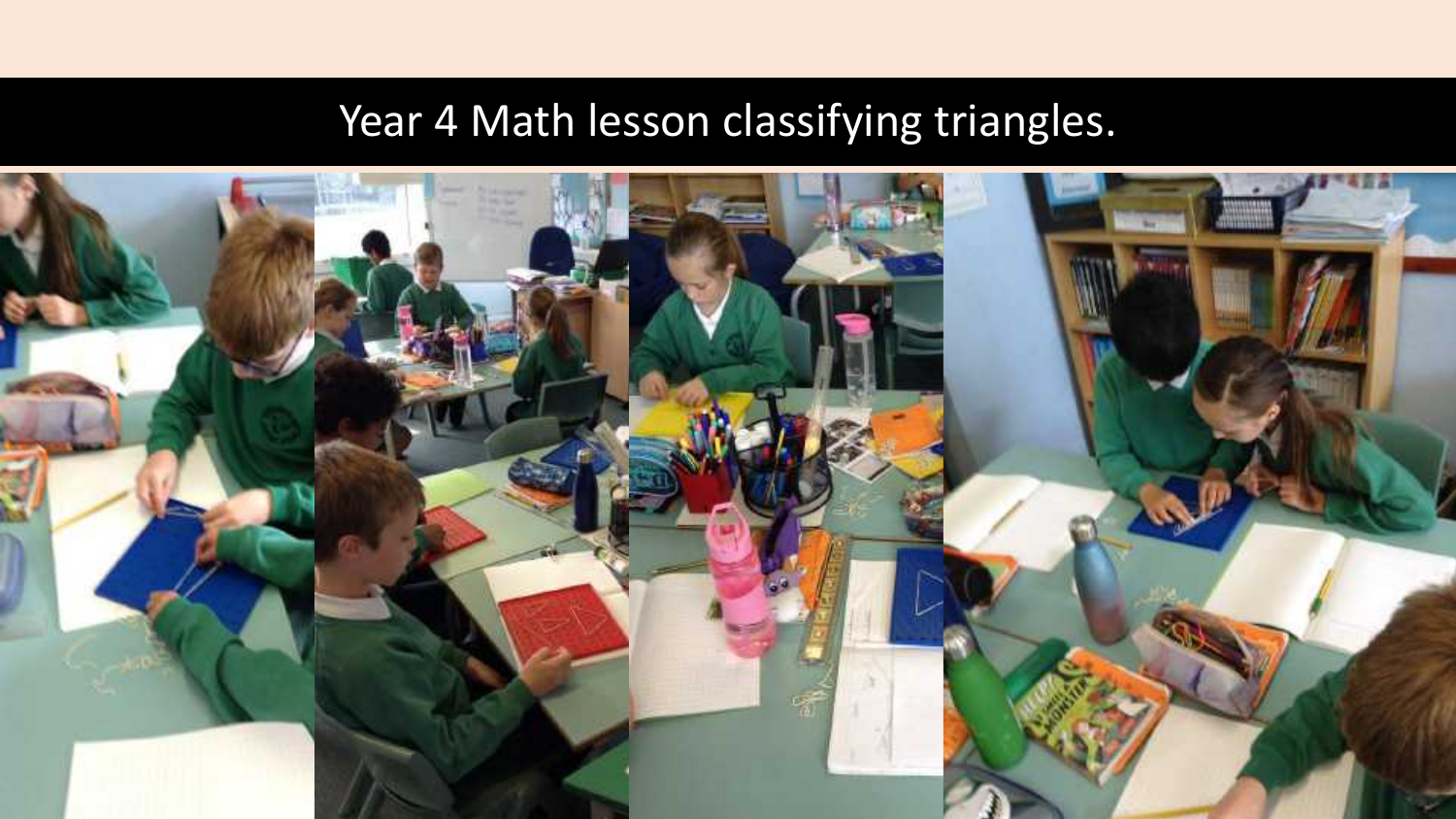Year One have been thinking about carbohydrates and how they are good for long release energy, followed by lots of energy bursting activities. Thank you Premier Sports!

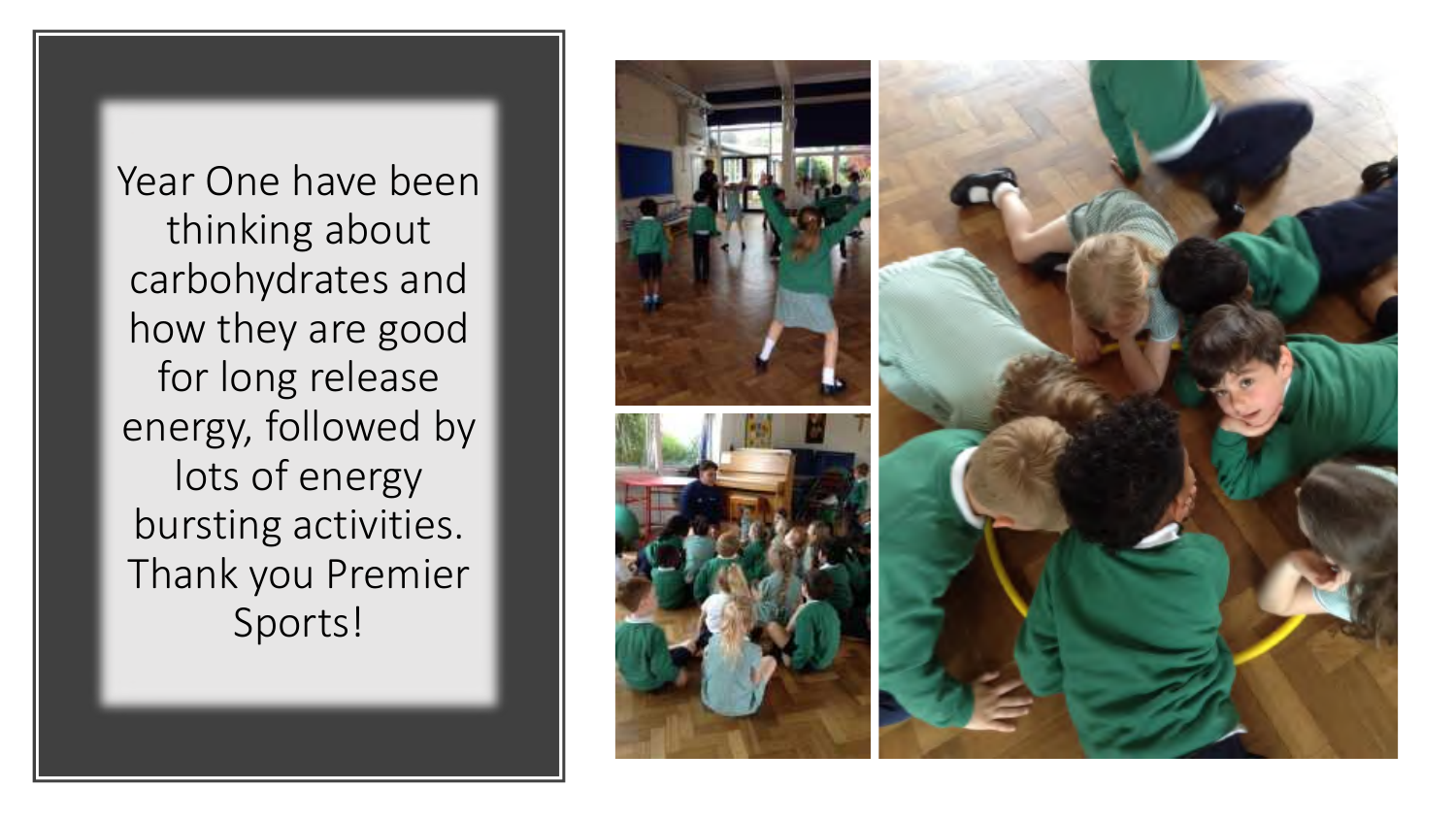

Reception also really enjoyed learning how to stay fit and healthy.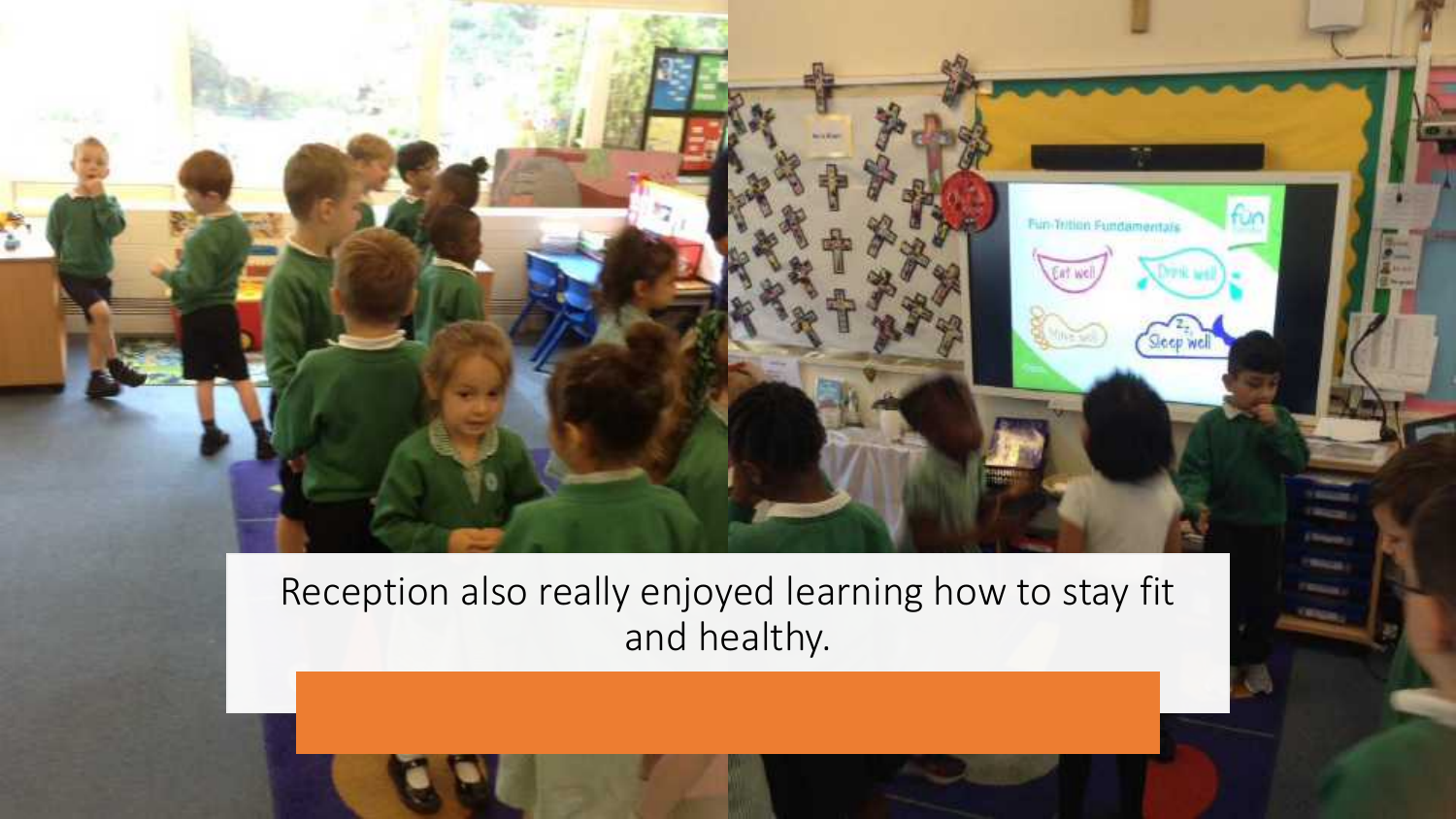Book of the week in Nursery, 'Are You a Snail?' *"The baby snail comes from mummy snail." "The snail lays eggs…because they are babies."*



### Literacy:



#### **Information Book**

Introduce the book and use book language, frontcover, title page, page number.

Invite the children to listen to the witty featural lock at the beautiful illustrations in Are You a Sharf? by Judy Allen and Tudor Humphries

Can you remember how the snall begins its life? A clue - just little the caterpillar. Vas, a little egg When the snail does hatch, what does it look like?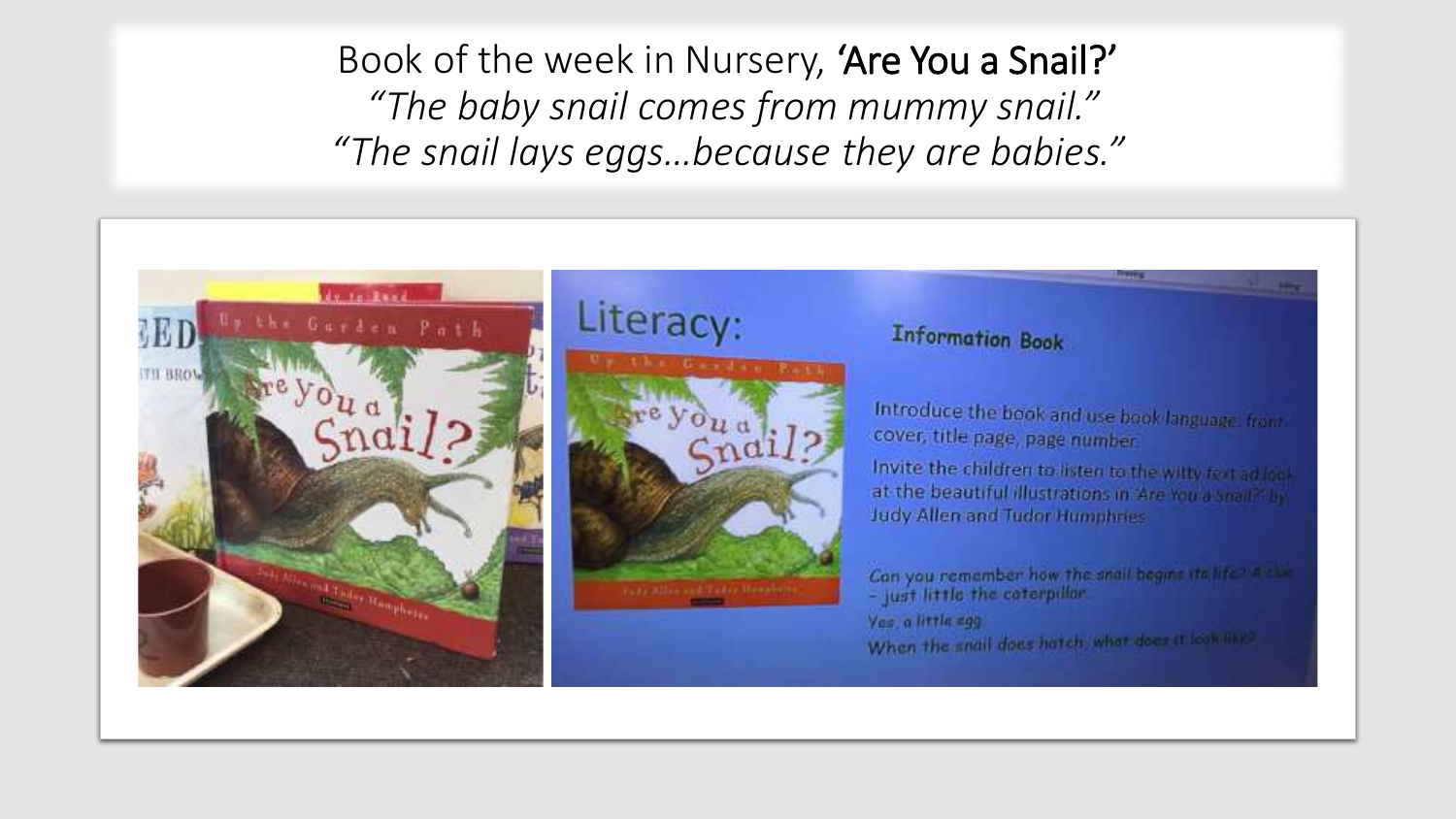### '**Awe and wonder!'**

*"They make slime!" "One snail climb and then slime!" "Mummy snail lays an egg…it hatch into a baby snail."* 



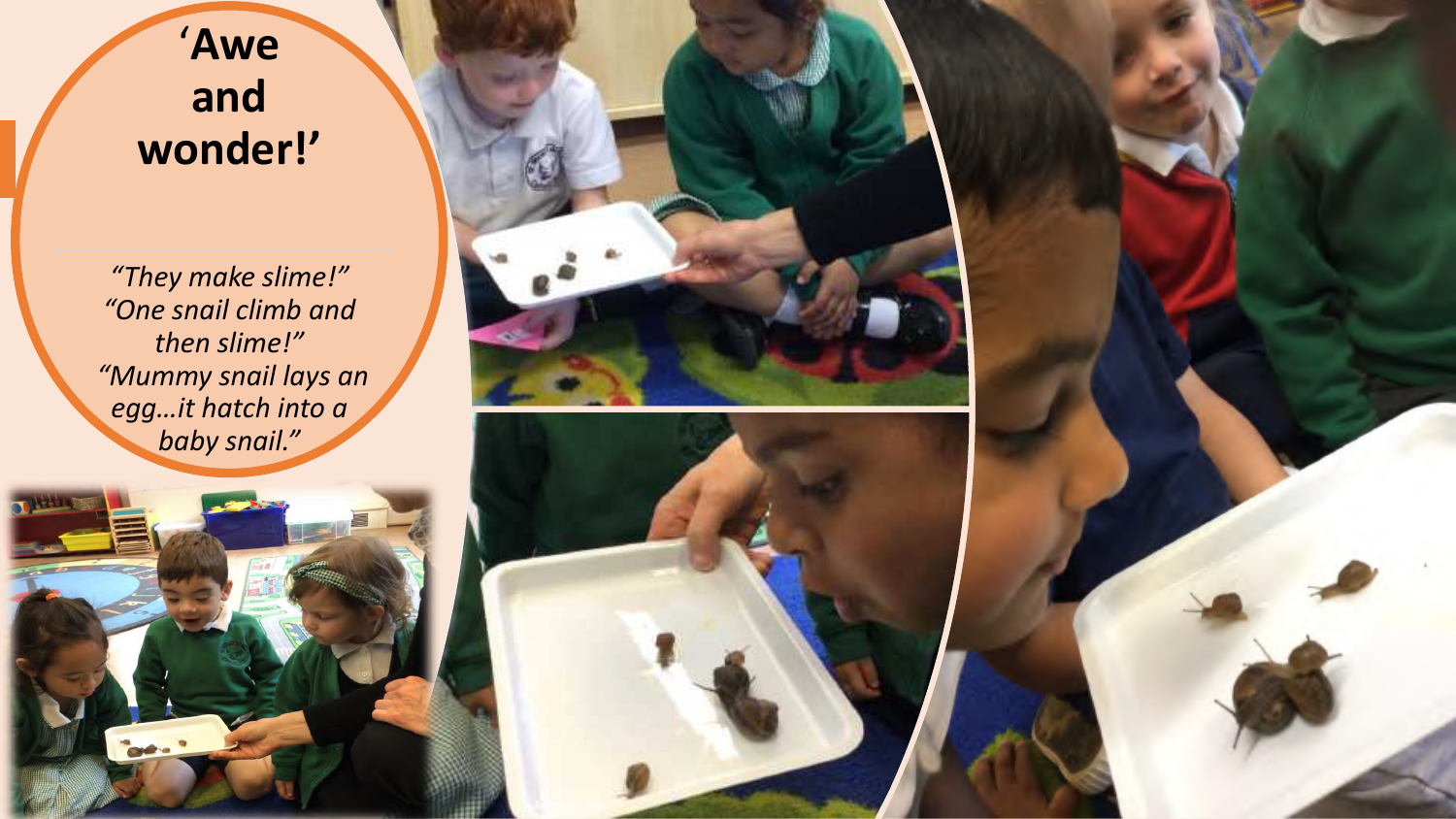

### "I see the snail ."

"The shell is a little bit slimy as well!"

"The eyes are on the top, I see them!"

"One magic foot!" " Look, they are eating!"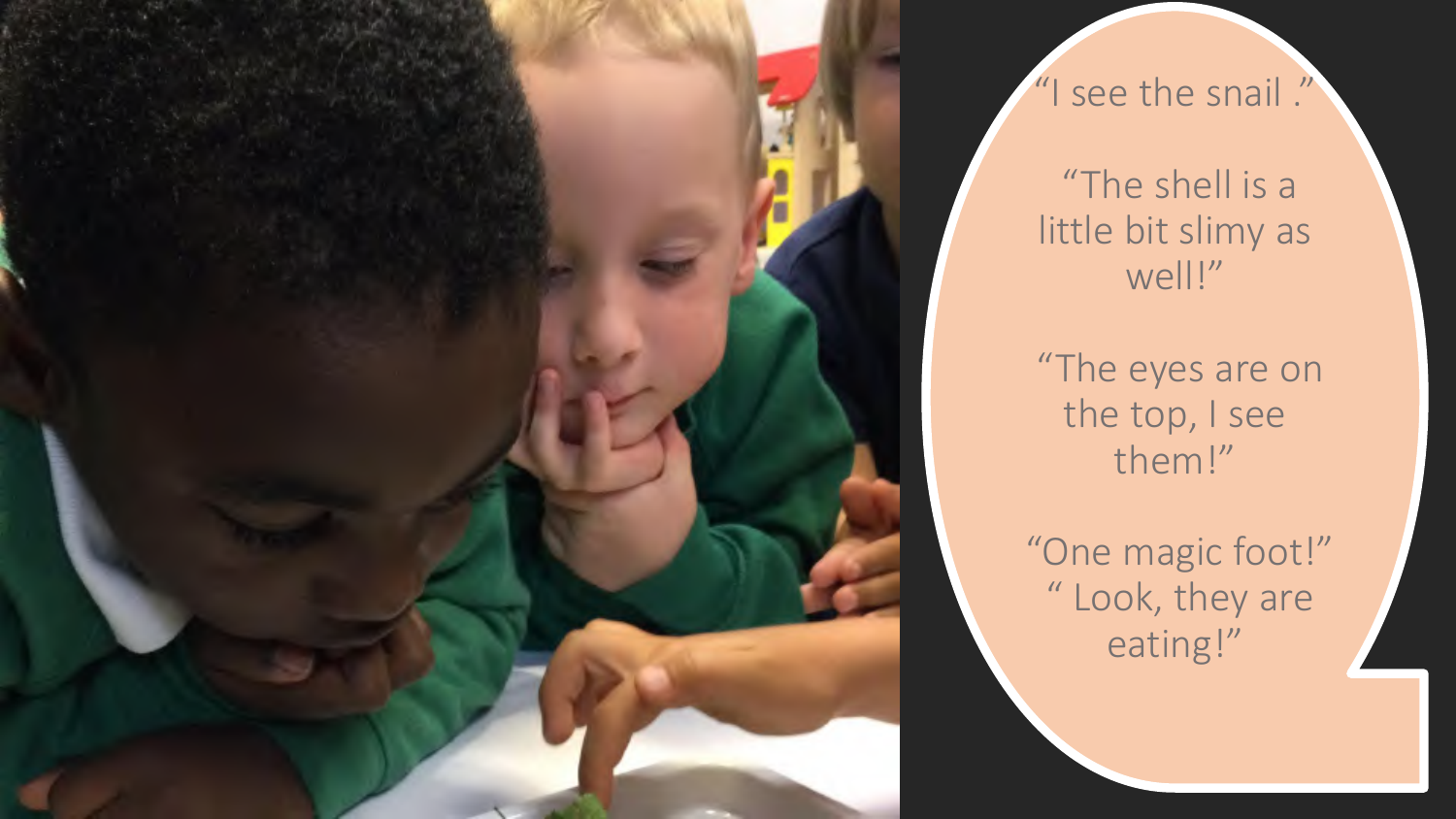Observing very closely and making links. *"I see a tail and eyes!" "I see a baby snail!"* [We have four babies, how many eggs hatched?] *"Four!" "Oh they are so cute!"* "Is he a boy or a girl?" [umm] *"These two are not moving!"* Watch us here: https://twitter.com/svdp school/status/1528712104009678849

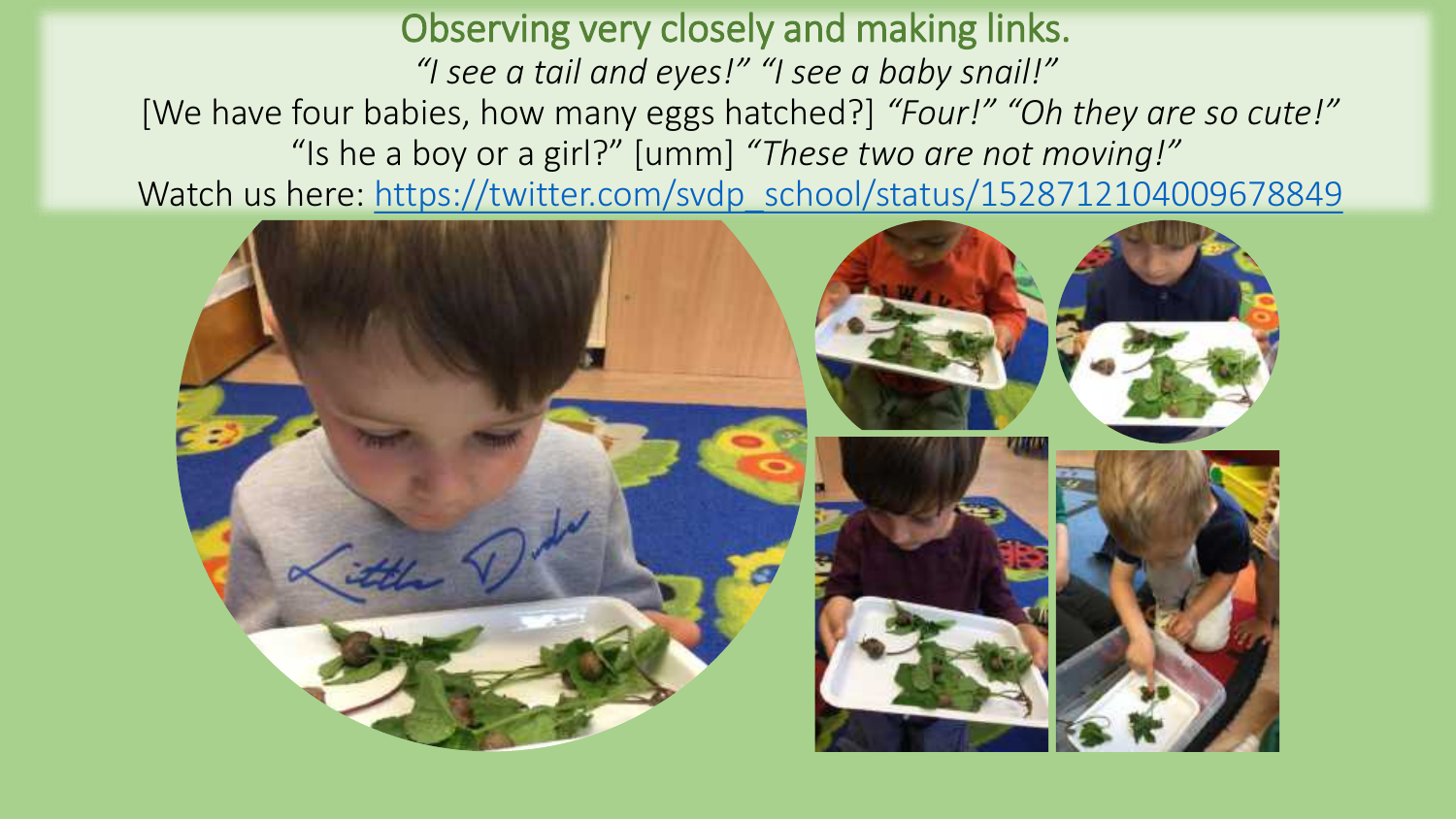**Learning about parallel and perpendicular lines in Year 3 Maths**

### Watch us here: [https://twitter.com/svdp\\_schoo](https://twitter.com/svdp_school/status/1528671864956100610) l/status/1528671864956100610





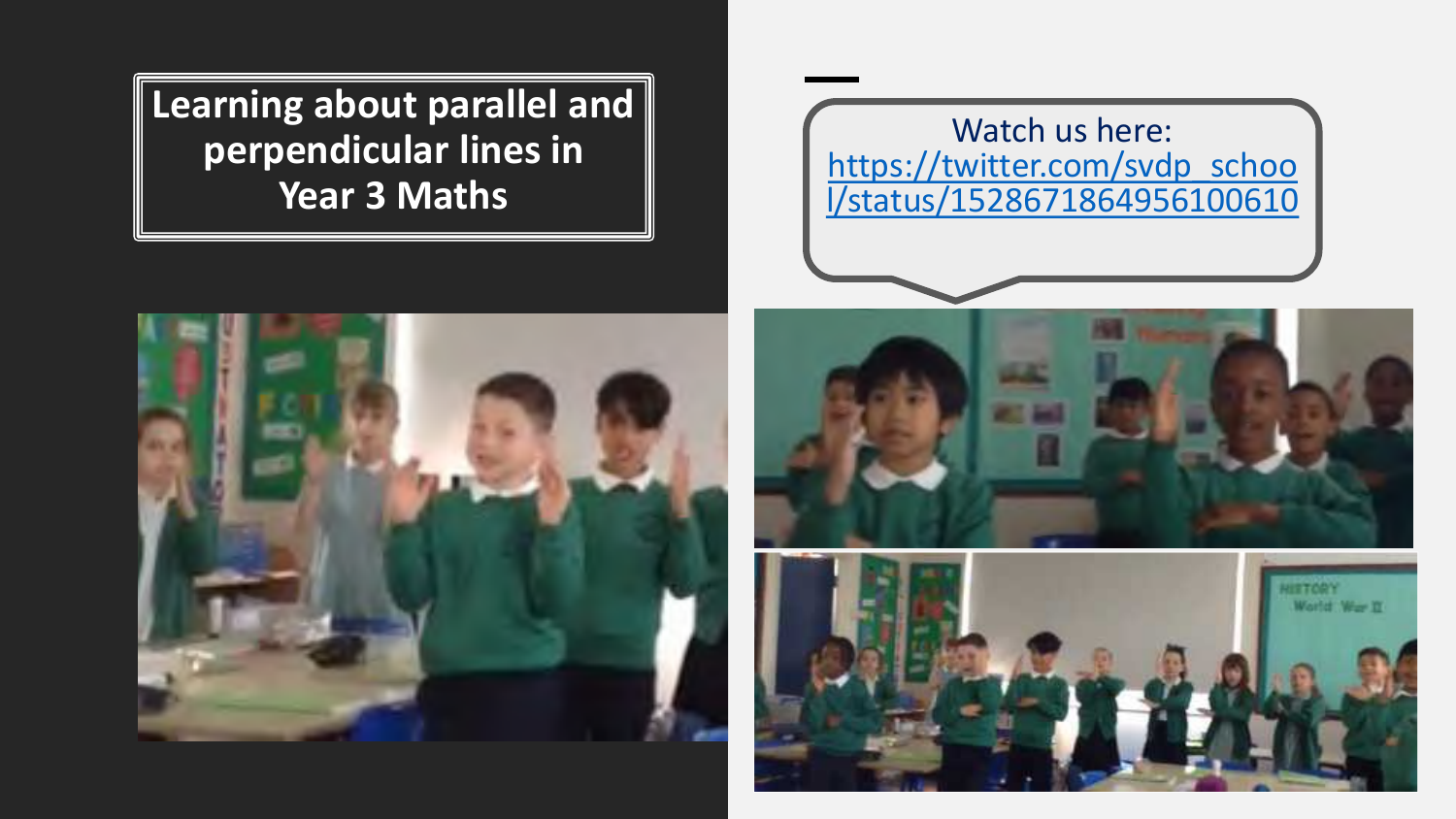

In Science, Year 3 looked at how muscles work using our own models.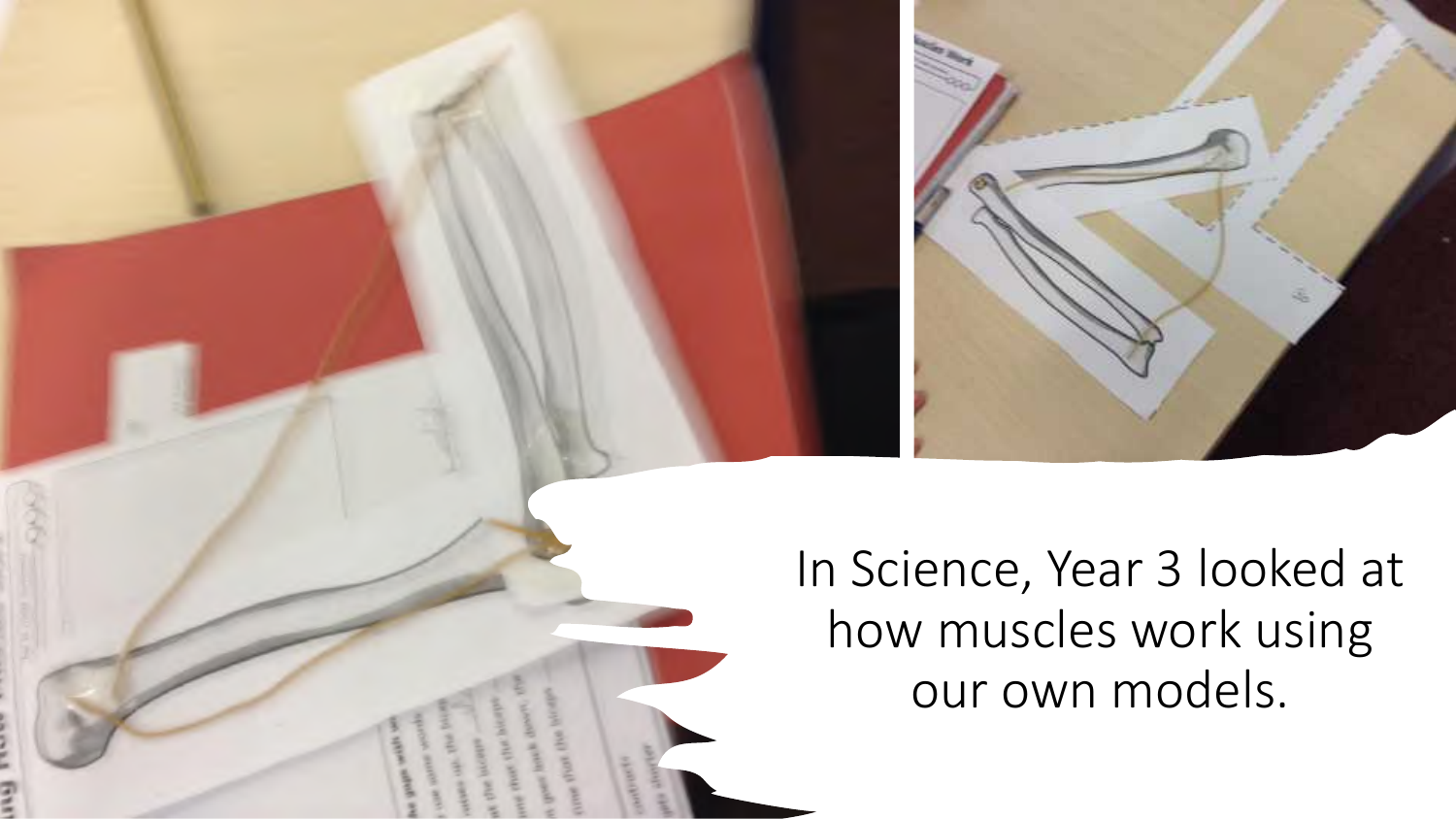Year Six have been learning about the conversion of Saul and how others can change.



stapi Simonic And pick and As well<br>Mill Acupy all and Again also All any Trustee and Trustee and

Set out in mile in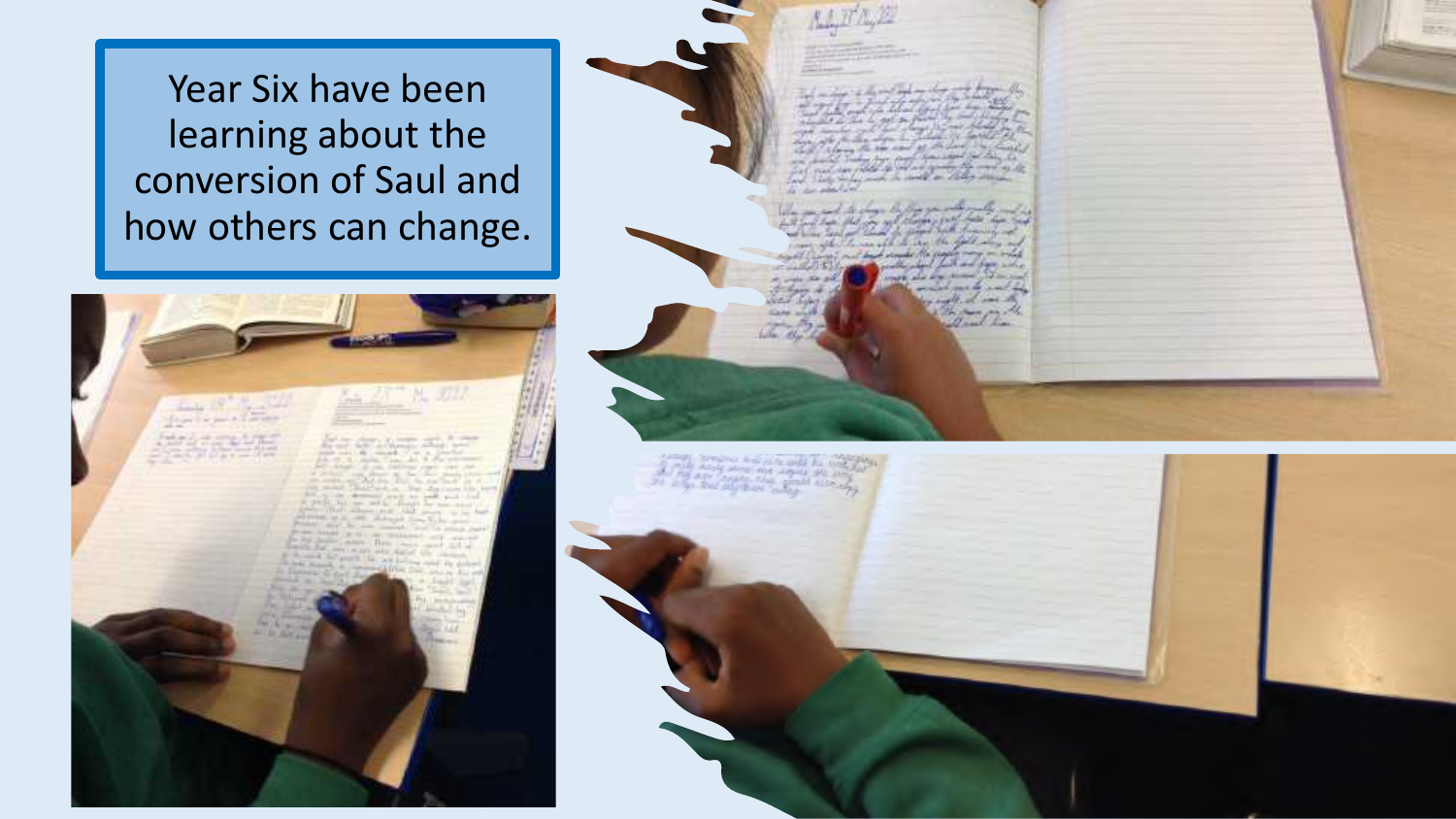Spending some time with Mary ahead of the May procession on Wednesday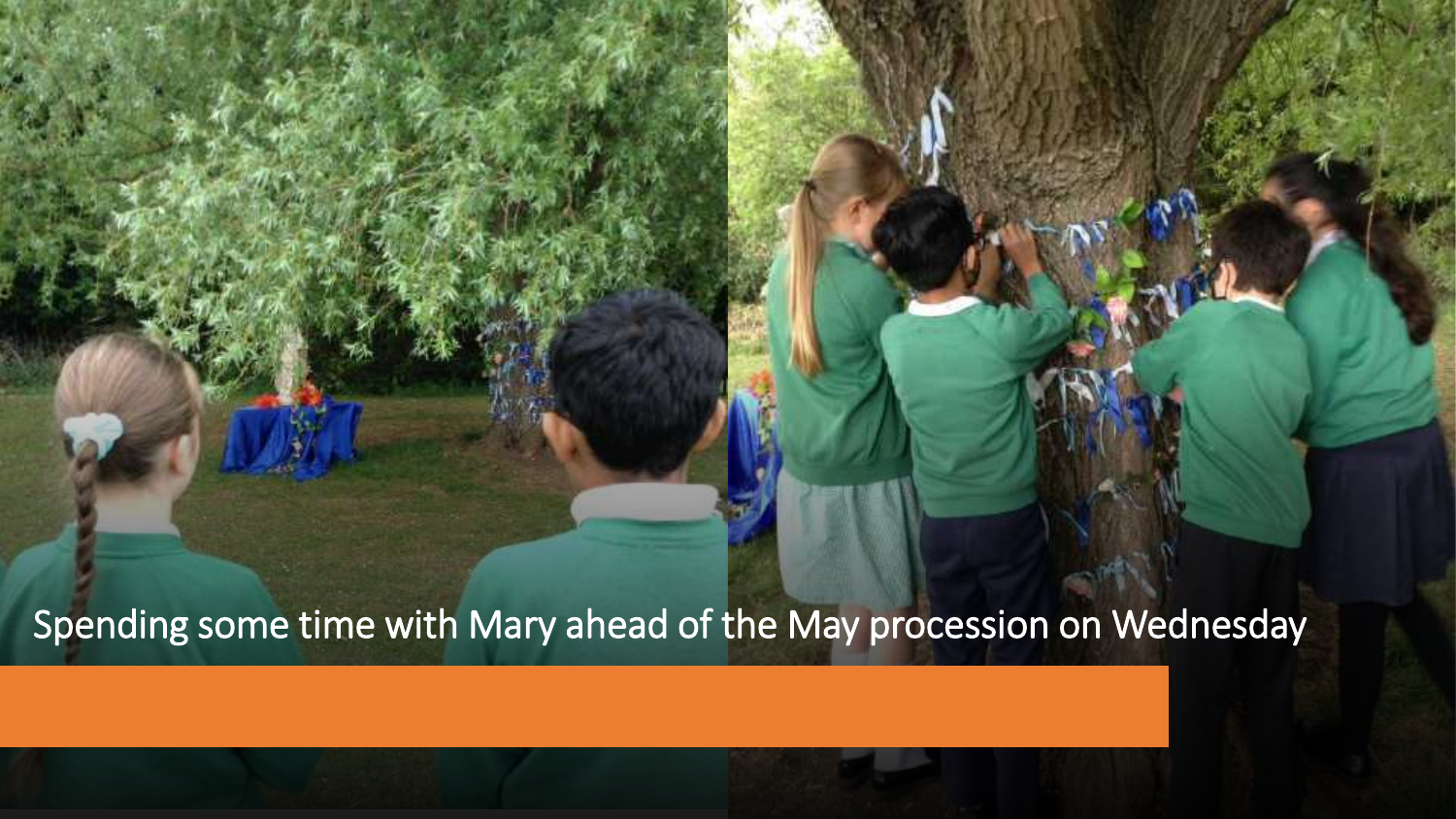





# Lots of fun in PE for Reception